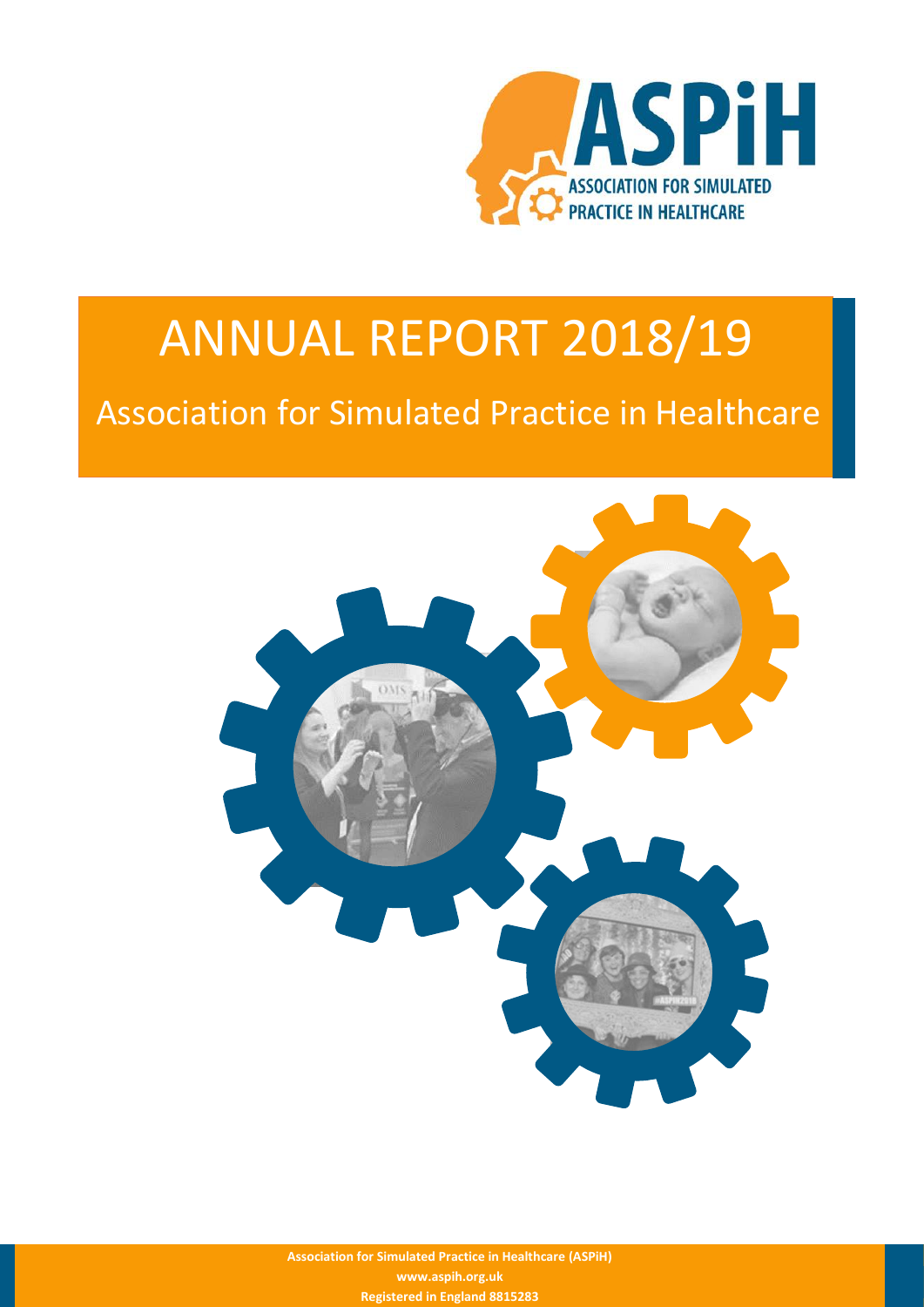#### **MESSAGE FROM THE ASPIH PRESIDENT**

2018 has been a great year for the Association.

Our membership continues to grow. Our conference in Southport was well attended and like previous years, served as an important platform for simulation practitioners in the UK to network and learn from each other's practice.

2018 was a special year for our accreditation committee as they awarded the first ASPiH organisational accreditation awards. It was particularly noteworthy that one of them was an international award – the Orkin Simulation Centre,



Landspitali in Iceland and the other was a simulation centre in the UK - Hull Institute of Learning and Simulation at Hull and East Yorkshire Hospitals NHS Trust.

2018 was also a year for goodbyes-we bid farewell to our very own Prof Bryn Baxendale who has been its President and associated with the organisation since its inception in 2009. His contribution has been invaluable and has helped ASPiH grow in stature year after year to an organisation of both national and international repute. He will be missed on the ASPiH executive but he hopes to continue to support simulation through his other national roles.

BMJ STEL, the organisation's journal continues to grow from strength to strength and will hopefully soon be indexed. The focus of the journal remains on promoting research, innovation and knowledge translation in simulation and beyond for the benefit of patient care. We introduced a new category of submissions called in practice reports to encourage new researchers and practitioners to contribute noteworthy projects to the journal. This has proved popular. Through the journal, ASPiH wishes to support the simulation community to become more research active and evidence based helping to make simulation a robust tool to drive forward improvements in healthcare.

And finally, if 2018 was a great year, I believe 2019 will be an even more special year. This is the year of our 10<sup>th</sup> anniversary. Our next conference in Belfast will be a fantastic celebration and recognition of ASPiH's achievements over the last 10 years. The executive is working hard to make this a memorable year and conference for ASPiH and simulation practitioners both within and beyond the UK. I hope you will continue to engage with ASPiH through the year at our various regional events and look forward to seeing you at our annual conference in November 2019.

Punto M

Dr Makani Purva, President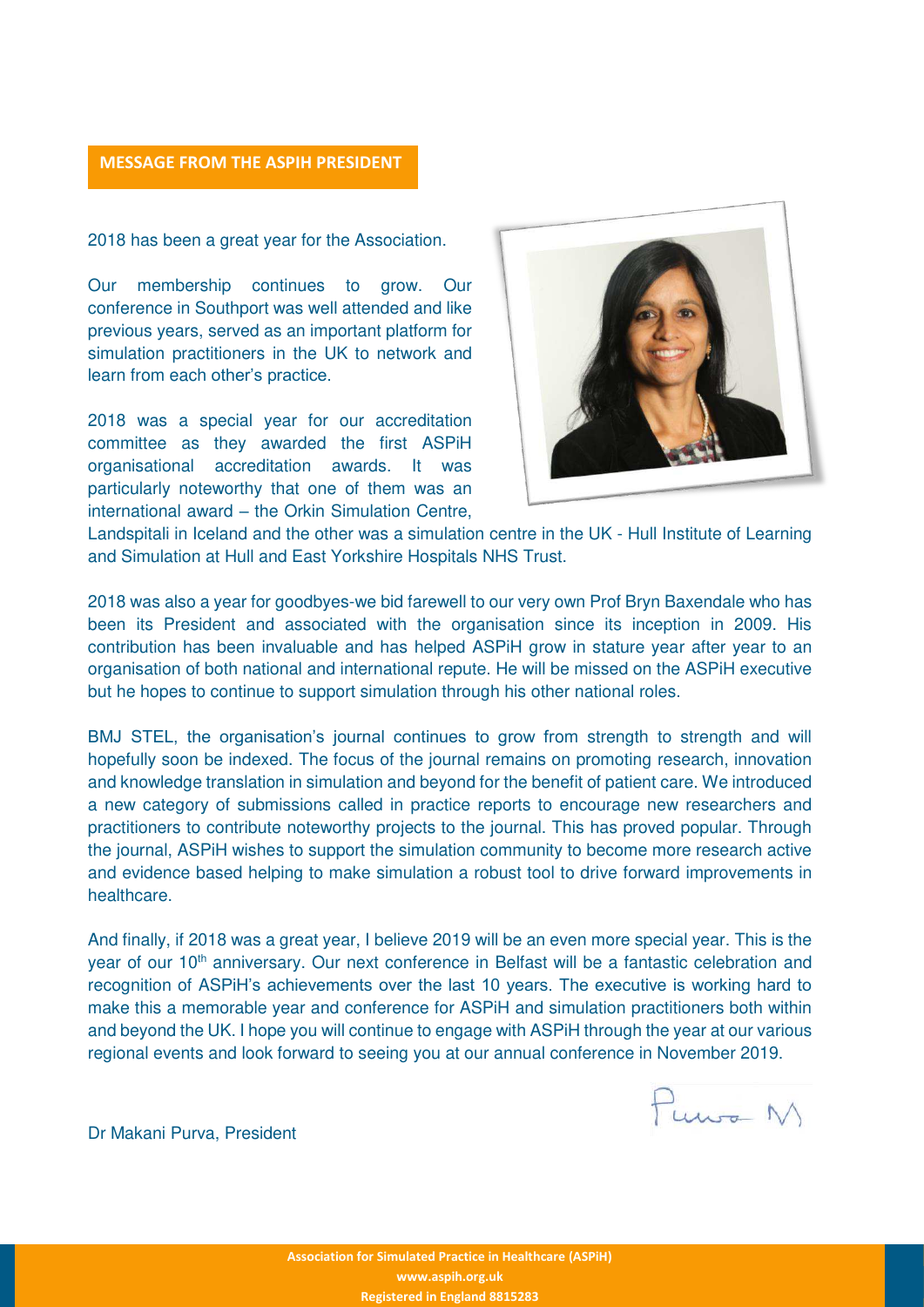#### **OUR VISION**

Our vision is for a collaborative community to improve the quality, safety and effectiveness of patient care by advancing excellence in simulation within workforce development and clinical practice.

#### **OUR MISSION**

Our mission is to promote, and support simulation-based education and technology enhanced learning in the pursuit of best practice for our patients, learners and partners.



**OUR VALUES** 



For our patients, learners and partners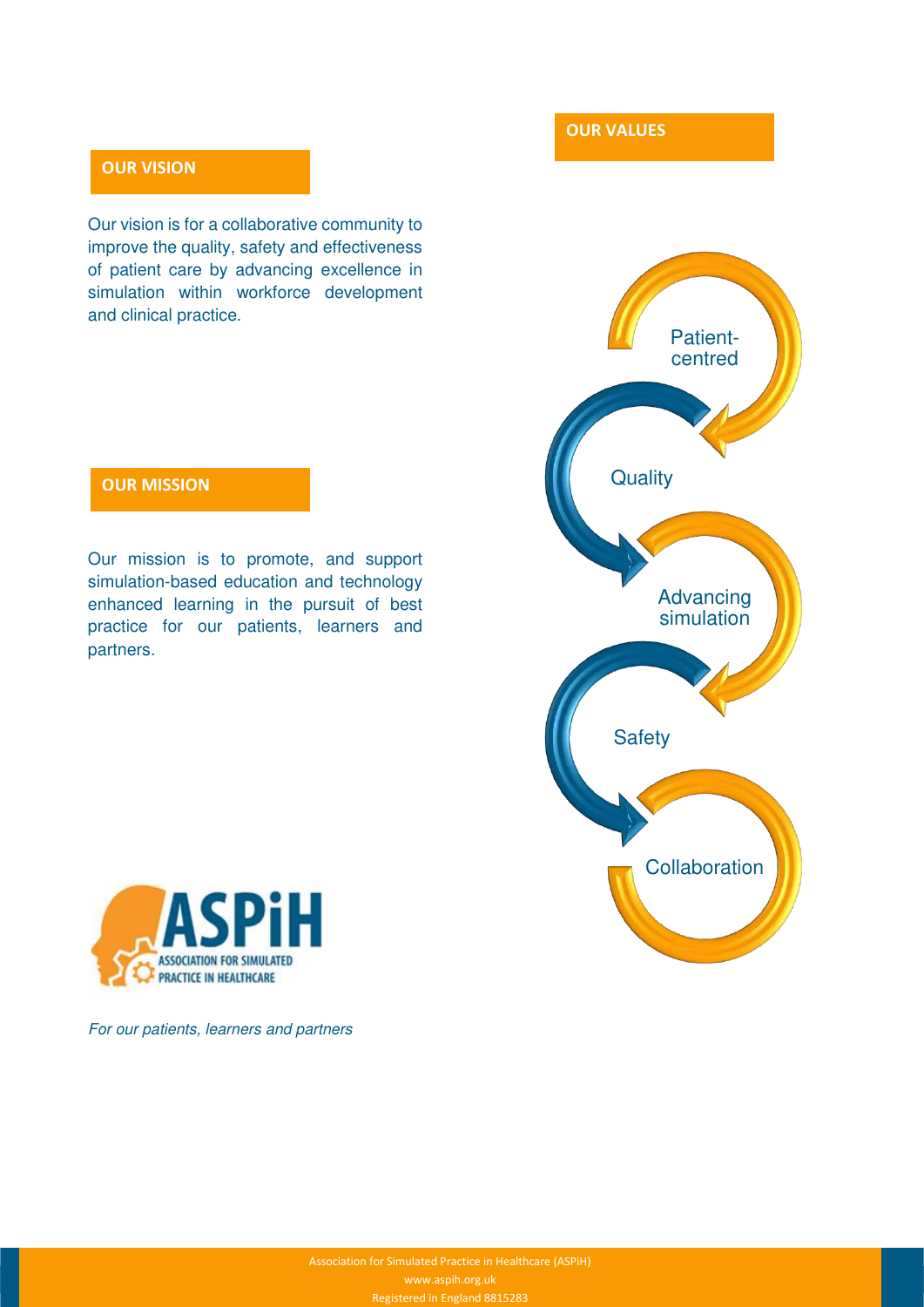#### **ASPIH EXECUTIVE COMMITTEE**

The Executive committee (EC) are responsible for developing and implementing the strategic direction of the Association and managing its affairs to ensure we meet our objectives.

During 2018 we said farewell to Nick Murch and more recently to Jiv Gosai, we thank them both for their contribution to the EC. Alan Gopal, our youngest EC member (as he constantly reminds us) has decided to take a *'sabbatical'* to concentrate his

efforts on his final exams.

Our 10<sup>th</sup> Anniversary year will also see the further exit of some *'old favorites'* who have played an enormous role in moving the association to what it is today. Bryn Baxendale, Helen Higham and Clair Merriman have all come to the end of their tenure on the Executive Committee (EC), their contribution and commitment to ASPiH and the simulation community has been impressive and will undoubtedly continue in their *'*day jobs*'*



Bryn will leave the EC in January; however, Clair and Helen will remain until the end of the year, Clair to oversee the

transition of her role of Finance Director and Helen to lead on ASPiH 2019 Belfast and work with the local organizing committee (LOC) in Ireland.

This exodus of our 'original' EC members means that new blood is required. Expressions of interest in joining the EC will be asked of the membership in early 2019.

| <b>President</b><br><b>Makani Purva</b>                    | Deputy Chief Medical Officer, Consultant Anaesthetist and Founder<br>Director of Hull Institute of Learning and Simulation (HILS) at Hull and East<br>Yorkshire Hospitals NHS Trust, Hull.                  |
|------------------------------------------------------------|-------------------------------------------------------------------------------------------------------------------------------------------------------------------------------------------------------------|
| <b>President Elect</b><br><b>Michael Moneypenny</b>        | Director of the Scottish Centre for Simulation and Clinical Human Factors,<br>Consultant Anaesthetist Forth Valley Royal Hospital and Honorary Senior<br>Lecturer, School of Medicine, University of Dundee |
| <b>Finance Director</b><br><b>Clair Merriman</b>           | Head of Professional Practice Skills at Oxford Brookes University                                                                                                                                           |
| <b>Assistant Finance Director</b><br><b>Karen Reynolds</b> | University of Birmingham Institute of Clinical Sciences, Manager Interactive<br><b>Studies Unit</b>                                                                                                         |
| <b>Immediate Past President</b><br><b>Helen Higham</b>     | Consultant Anaesthetist & Director, Oxford Simulation, Teaching and<br>Research (OxSTaR), Senior Clinical Research Fellow, Nuffield Department<br>of Clinical Neurosciences, University of Oxford           |
| <b>Carrie Hamilton</b>                                     | Director of Education, Training and Innovation, SimComm Academy                                                                                                                                             |
| <b>Margarita Burmester</b>                                 | Lead Consultant Paediatric Intensive Care Unit, Royal Brompton Hospital<br>Director SPRinT programme                                                                                                        |
| <b>Alan Gopal</b><br>(on sabbatical)                       | Foundation Doctor Academic FY1 Doctor (Emergency Medicine) &<br>Associate Simulation Fellow, Hull & East Yorkshire NHS Trust                                                                                |
| <b>Colette Laws-Chapman</b>                                | Deputy director for the simulation and interactive learning centre (SalL) at<br>Guys & St Thomas'                                                                                                           |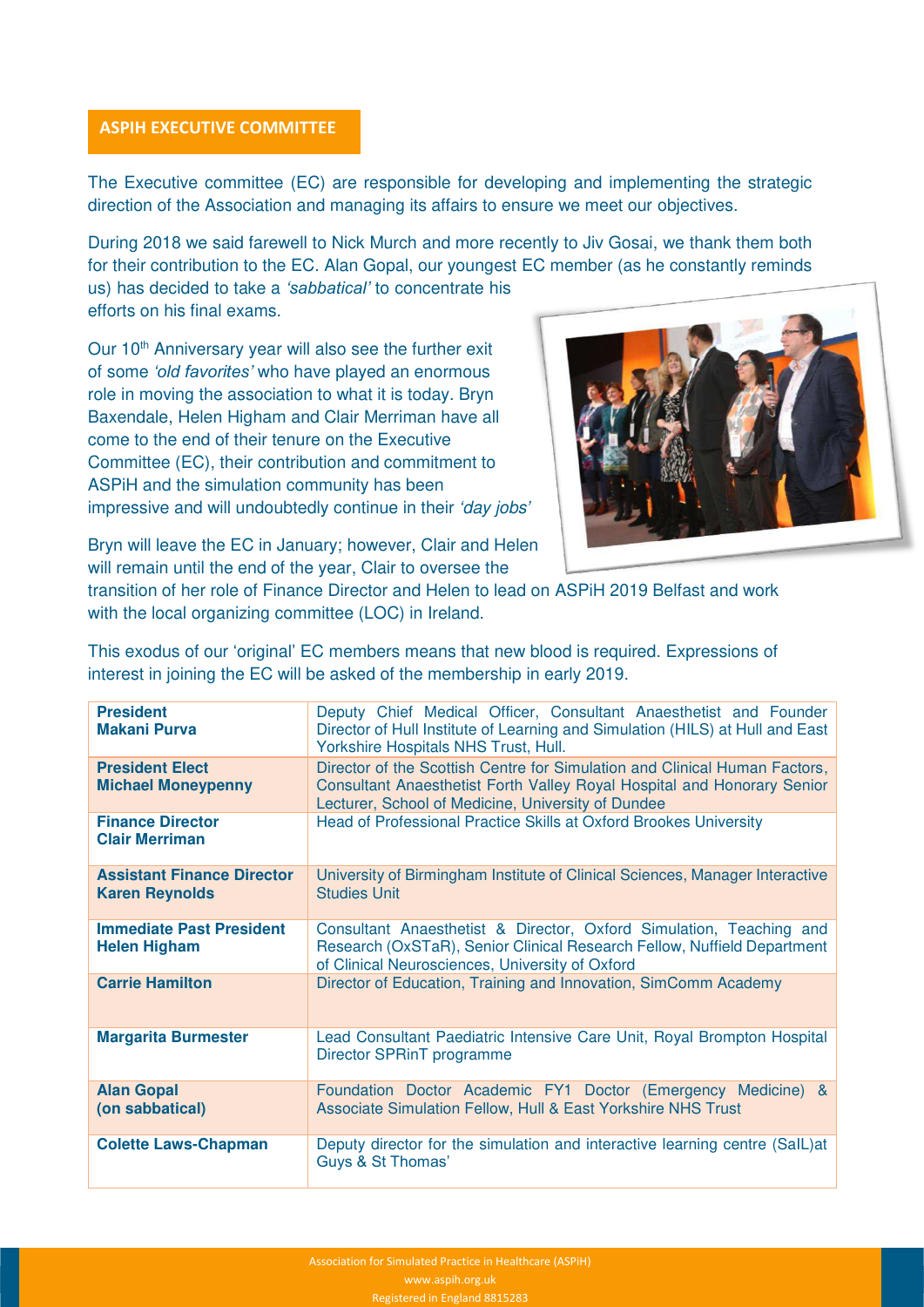#### **ASPiH MEMBERSHIP**

The management of the ASPiH memberships through the website continues to provide a more streamlined and easy process for new and existing members, however, telephone & email support remains available.

Viewing, editing and renewing your membership can all be done online, the additional benefit of the subscription fee @ £65.00 per year i.e. automatic Direct Debit service option, is proving popular with nearly half of members signing up for this option.

**Current ASPiH Membership fees per year**<br>Individual Latell **Individual** Full membership £75 Full membership subscription £65 **Institutional** Per organisation £400 Named member on an Institutional membership £40 Student Student membership £40

The number of ASPiH Members fluctuates throughout the year with the obvious increase in the run up to conference.

Membership numbers stood at 356 at the end of 2019.

The increase in membership fees in 2018, also brought an increase in benefits.

Table 1 below outlines the top six benefits for ASPiH Institutional & Individual members.

| <b>TABLE 1 - BENEFITS</b>                                                                                                | <b>Institutional</b> | <b>Individual</b> |
|--------------------------------------------------------------------------------------------------------------------------|----------------------|-------------------|
| Eligible to submit an accreditation application                                                                          | X                    | X                 |
| Access to iRIS, the health simulation authoring platform                                                                 | X                    | x                 |
| <b>Complimentary access to the BMJ STEL Journal</b>                                                                      | X                    | X                 |
| Enables those technicians eligible to submit a competence report to<br>the Science Council for professional registration | X                    | x                 |
| Discounted registration fee at the annual ASPIH Conference                                                               | X                    | X                 |
| Membership discount with affiliate organisations'                                                                        | X                    |                   |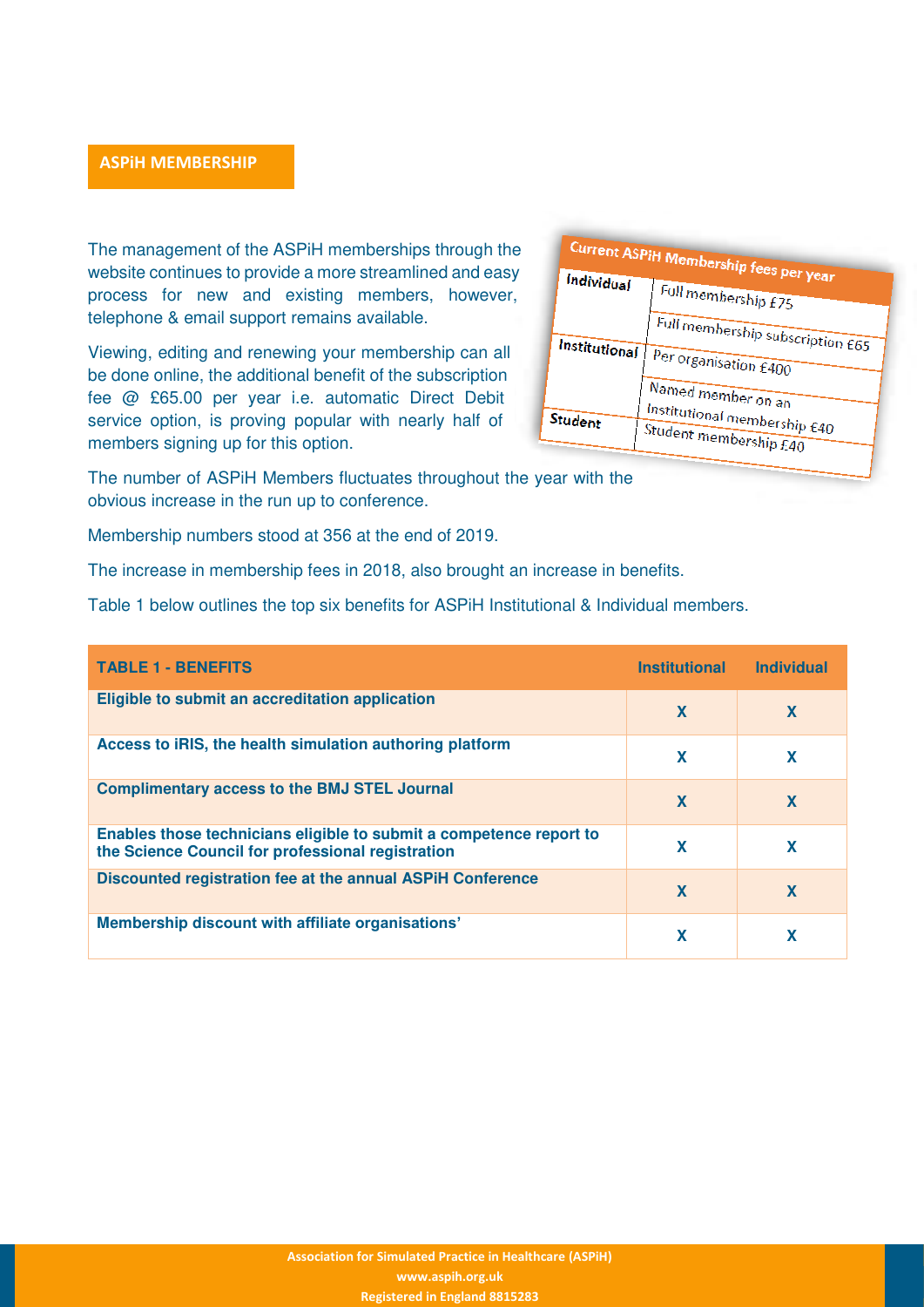#### **ASSOCIATION MANAGEMENT AND EVENTS**

Executive Business Support Ltd (EBS) was appointed as our Association Management partner in March 2016.

EBS specialise in the provision of secretarial and event support to professional organisations within the healthcare sector. A leading association management company with services range from taking minutes at Board meetings to organising large multi-disciplinary conferences.

*'***The EBS team are always friendly and approachable and any issues that arise are always dealt with in a timely manner***'*

No task is ever too big or too small for the EBS team and they continue to provide ASPiH with a quality service that supports our Executive Committee, our members and industry.

During 2019, ASPiH will be working closely with their Operations Director, Philip Baker to prepare the association to apply for charitable status.



#### **ASPiH Conference, November 2018**

"The Conference was a huge success, feedback over the 3 days has just been tremendou*s, some quotes of the 'best ever' and I would personally like to thank*  the EBS Conference team!

Gemma and Fran, you are absolutely *stars……*your hard work and commitment to the Exec and all attendee/exhibitors was outstanding throughout and I just love working with you!

Thank you also to Steve and Simon, hopefully you enjoyed your 1st experience of an ASPiH conference!

> Jane Nicklin ASPiH Operation's Manager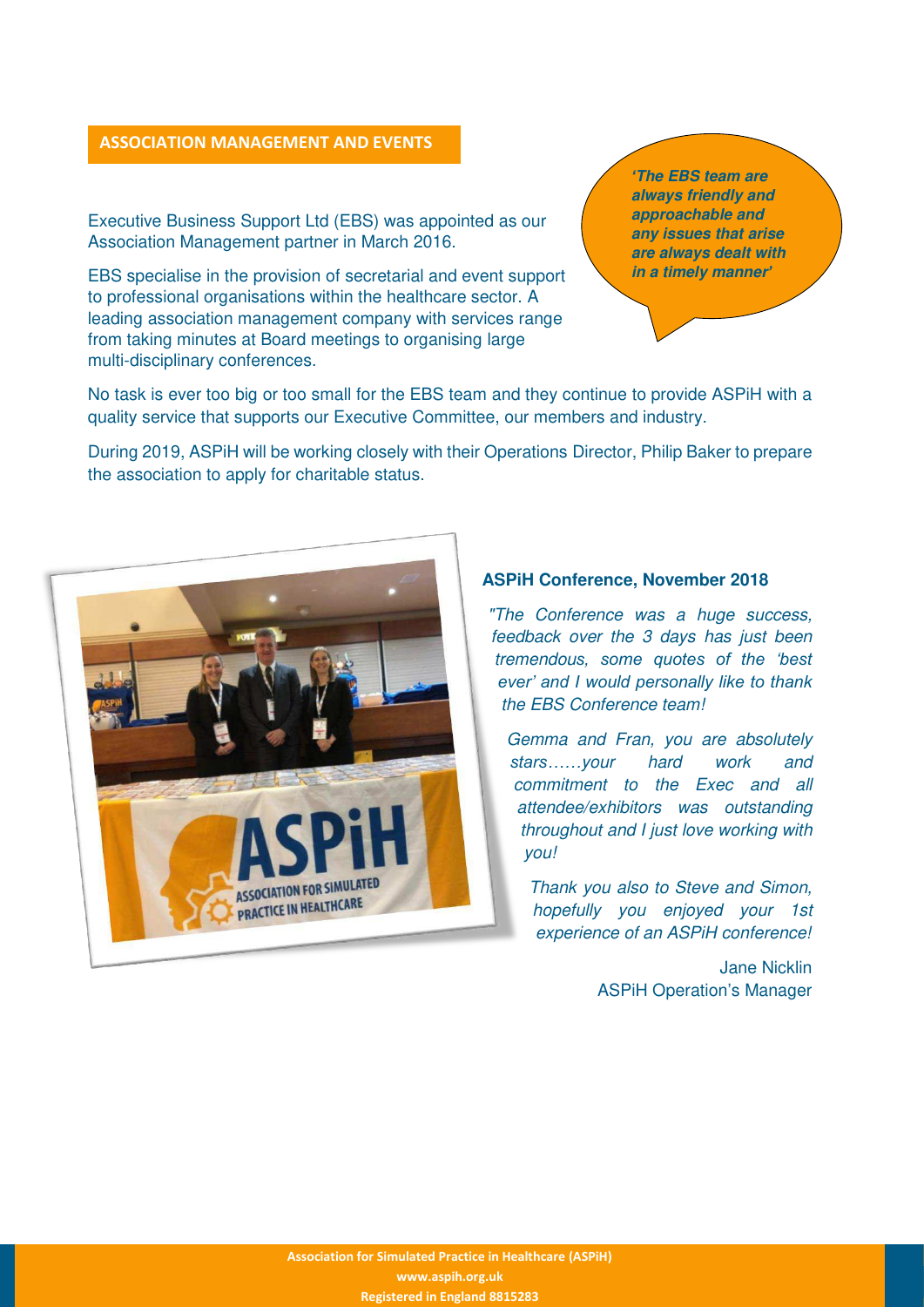

#### 9th ANNUAL CONFERENCE - "Maximising Impact" 13-15 NOVEMBER 2018 - SOUTHPORT CONVENTION CENTRE

The ASPiH annual conference is now established as the leading meeting in the UK for all healthcare professionals involved in simulation-based education (SBE) including educationalists, learning technologists, industry colleagues, researchers, patient safety and human factor experts, workforce development and education managers, commissioners, and healthcare staff and students.



The purpose of the ASPiH conference is to advance the discipline of SBE and provide an innovative scientific programme for colleagues and experts to share and disseminate best practice on SBE in healthcare. The conference provides an opportunity to network formally and informally through its hosting of special interest groups, professional meetings and social programme and provides delegates with a forum to hear and discuss the views of acknowledged experts, to take part in workshops, sessions and courses and to present their own work through a variety of formats. It also hosts the association's Annual General Meeting.



The 9th Annual ASPiH Conference took place from Monday 13<sup>th</sup> to Wednesday 15th November 2018 at the Southport Theatre and Convention Centre with the conference theme *"Maximising Impact"*  Just under 500 delegates attended over the 3 days and was approved for 10 CPD points by the Royal College of **Anaesthetists** 

The conference started with 4 preconference workshops on the Tuesday followed by an opening keynote and welcome reception hosted by all the exhibitors and sponsored by Immersive Interactive.

The main programme consisted of 7 keynote speakers and 9 parallel breakout sessions across the two days.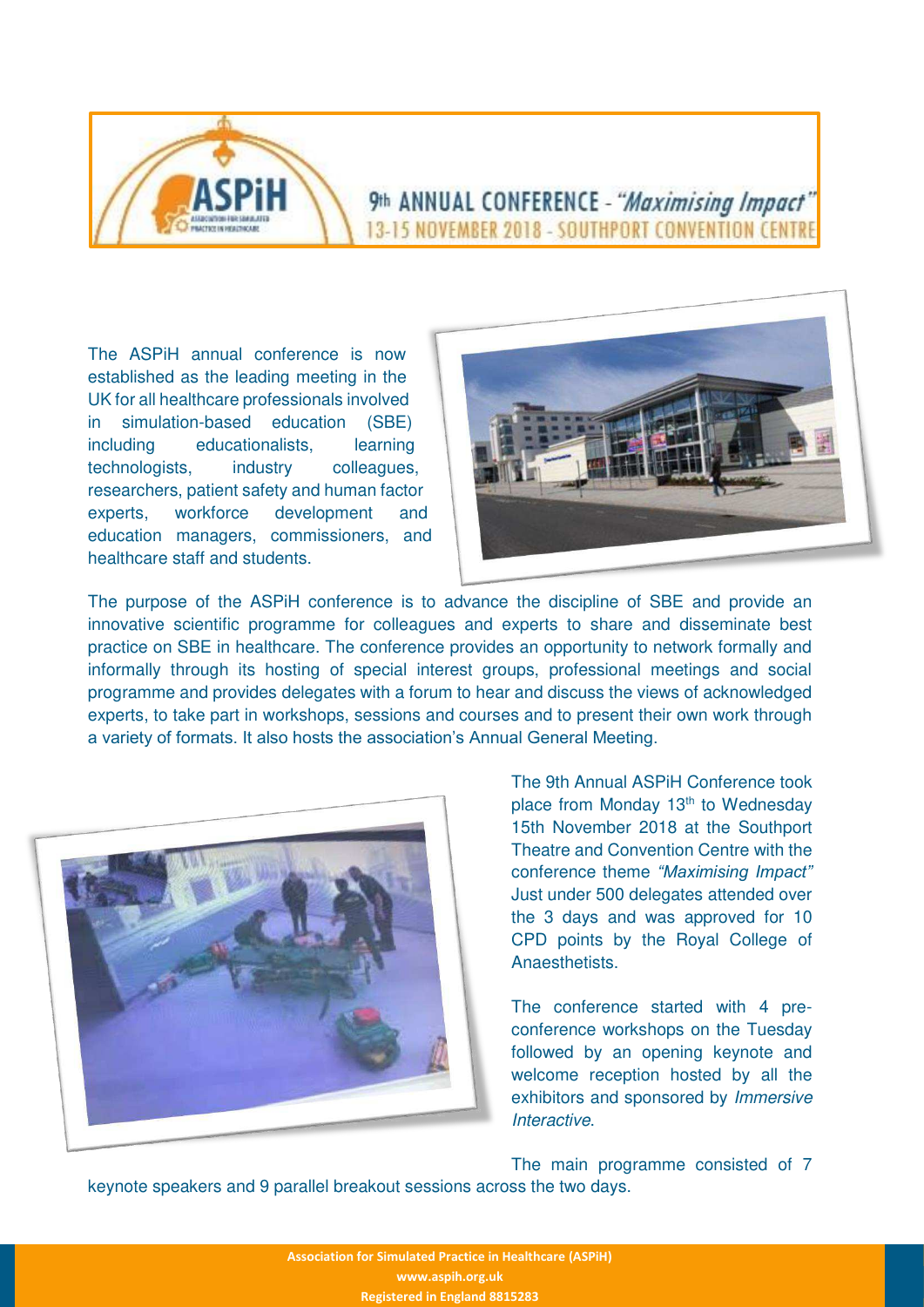#### **Key numbers for ASPiH 2018 Southport were notable**

- $\ddagger$  176 abstracts submitted
- **↓ 27 companies exhibited**
- $\leftarrow$  24 oral presentations
- $\pm$  59 short communications
- $\ddot{\bullet}$  59 poster presentations
- $\ddot{\bullet}$  11 workshops plus 6 sponsored workshops

We continued to extend the reach of conference by live streaming the keynote speakers and other sessions - a big thank to the Trent Simulation & Clinical Skills Centre's Technical Team who achieved this again for us, all recordings can be viewed on the Trent Simulation & Clinical Skills Centre [YouTube channel.](https://www.youtube.com/channel/UCPZeaBKyhk-pNEOKO6aP8QA?sub_confirmation=1)

The team at EBS worked with our journal partners, BMJ STEL to produce the Conference abstract supplement which provided delegates with a comprehensive indexed paper copy of the Conference Proceedings.

It is also a valuable publication opportunity for presenters. It is available to download from here

Annual conference gives ASPiH the opportunity to celebrate the achievements of our members.

In 2018 we announced our first two successful ASPiH Organisation accreditation applications from Hull Institute of Learning and Simulation, Hull (HILS) and Örkin simulation centre, in Iceland and another three successful Individual accreditation awards, Dr Ratna Makker, Carrie Hamilton and Ben Woodrow-Hirst, pictured here with ASPiH President, Dr Makani Purva.



One of ASPiH's longer-term goals has been to work towards fulfilling the Patients Included criteria and build on a mutual relationship for the benefit of patients engaging with simulation activities and ensuring patient representation throughout all levels of the association.

> **Association for Simulated Practice in Healthcare (ASPiH) www.aspih.org.uk Registered in England 8815283**

<sup>11</sup> was my first experience of ASPIH and I found it excellent, a real eyeopener as to how<br>much can be as to how much can be achieved and what a large scope of practice this can cover.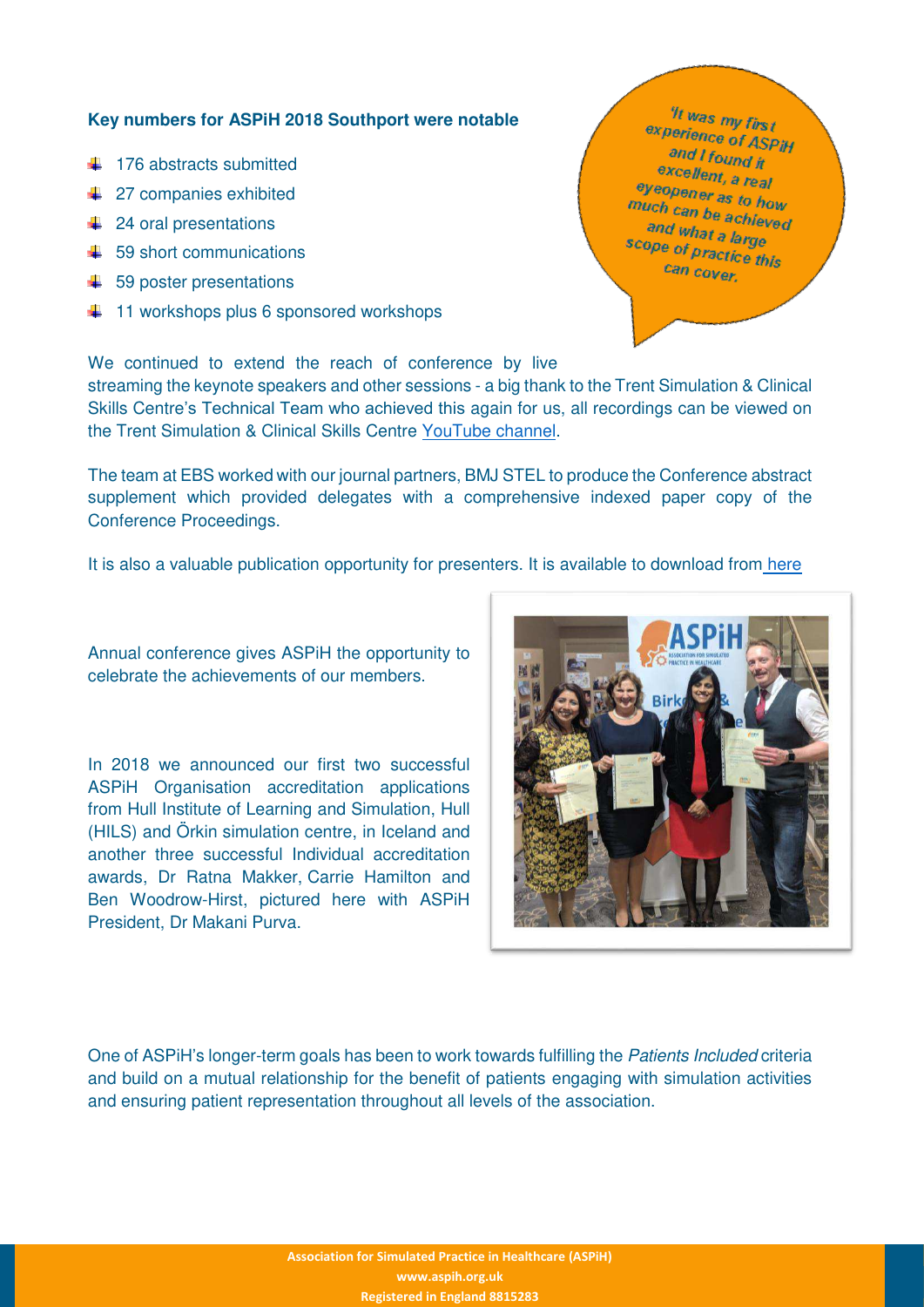

With persistence and a lot of hard work by Helen Higham and the Conference team we came ever closer to achieving this goal.

At ASPiH 2018 Southport we welcomed our two patient representatives Gill Bowskill and Jean Gallagher to conference. They were kept busy observing and reviewing presentations involving patients and thoroughly enjoyed their night at the gala dinner.

Their presence was both acknowledged and appreciated by the Executive Committee and delegates.

Our venue, the Southport Theatre and Convention Centre gave us everything we needed and more. The atmosphere was buzzing with activity, yet the space and layout allowed delegates to flow between the lecture theatre, through the exhibition area to the break-out rooms for each parallel session.



The exhibitors were in a prime position to capture and engage with delegates. Table 2 lists our exhibitors. In addition to exhibition revenue the conference attracted main sponsorship from Laerdal Medical UK, CAE Healthcare, Immersive Interactive and Health Education England.

The exhibition space provides an excellent resource for delegates and attracts revenue that supports conference costs and ASPiH association activities throughout the year.

A big thank you to all our exhibitors and sponsors!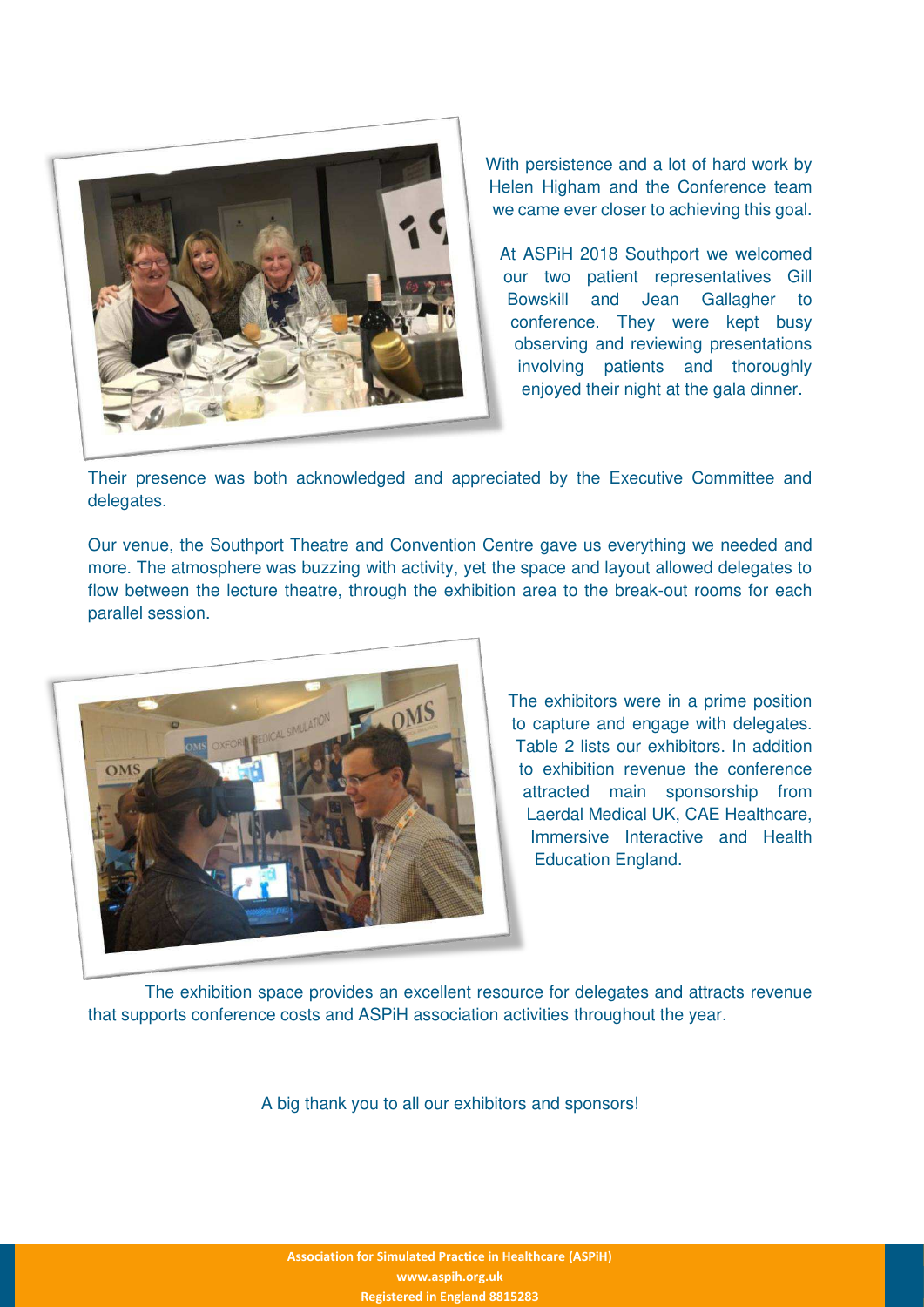| Table 2.                                                               |                                  |  |  |  |
|------------------------------------------------------------------------|----------------------------------|--|--|--|
| Adam, Rouilly                                                          | Laerdal Medical UK               |  |  |  |
| <b>BMJ Simulation &amp; Technology Enhanced</b><br>Learning (BMJ STEL) | <b>Limbs and Things</b>          |  |  |  |
| <b>CAE Healthcare</b>                                                  | <b>Oxford Medical Simulation</b> |  |  |  |
| <b>EMD Services Ltd</b>                                                | <b>Queens University Belfast</b> |  |  |  |
| <b>Focus Games Ltd</b>                                                 | Scotia UK plc – Smots ™          |  |  |  |
| <b>Freelance Surgical Limited</b>                                      | Simulaids Ltd                    |  |  |  |
| <b>Gaumard Scientific</b>                                              | <b>TruCorp Ltd</b>               |  |  |  |
| <b>Health Education England (HEE)</b>                                  | TWM E8 (iRIS)                    |  |  |  |
| <b>Inovus Medical</b>                                                  | <b>3B Scientific GmbH</b>        |  |  |  |
| Immersive Interactive Ltd                                              |                                  |  |  |  |
| iSimulate/LifeCast Body simulation                                     |                                  |  |  |  |

218 delegates completed the online evaluation, this was a substantial increase from 2017 when only 144 responses were received. On completing the evaluation, delegates were sent their certificate of attendance.

In 2019, ASPiH will celebrate their 10<sup>th</sup> Anniversary in Belfast at the Waterfront. A strong Local Organizing Committee (LOC) are keen to provide input and suggestions for activities – so watch this space!

#### **ASPiH STANDARDS FOR SBE & ACCREDITATION**

The ASPiH Standards Framework and Guidance were launched at Conference in 2016 and ASPiH continued to raise awareness of the benefits and encourage individuals and organisation to work towards implementing and achieving some of the standards during 2017.

Several [publications](https://aspih.org.uk/standards-framework-for-sbe/) in 2017 map the journey and the processes of the ASPiH standards for simulation-based education.

In 2017, ASPiH mapped an accreditation process to the Standards; this comprised of individual, programme and organisation application forms and a guidance document. An informal consultation gave the ASPiH Executive committee and others who had expressed an interest in using the Standards for accreditation purposes to comment, challenge and feedback on the process, its utility and compliance with the standards and make any suggestions for preliminary revisions.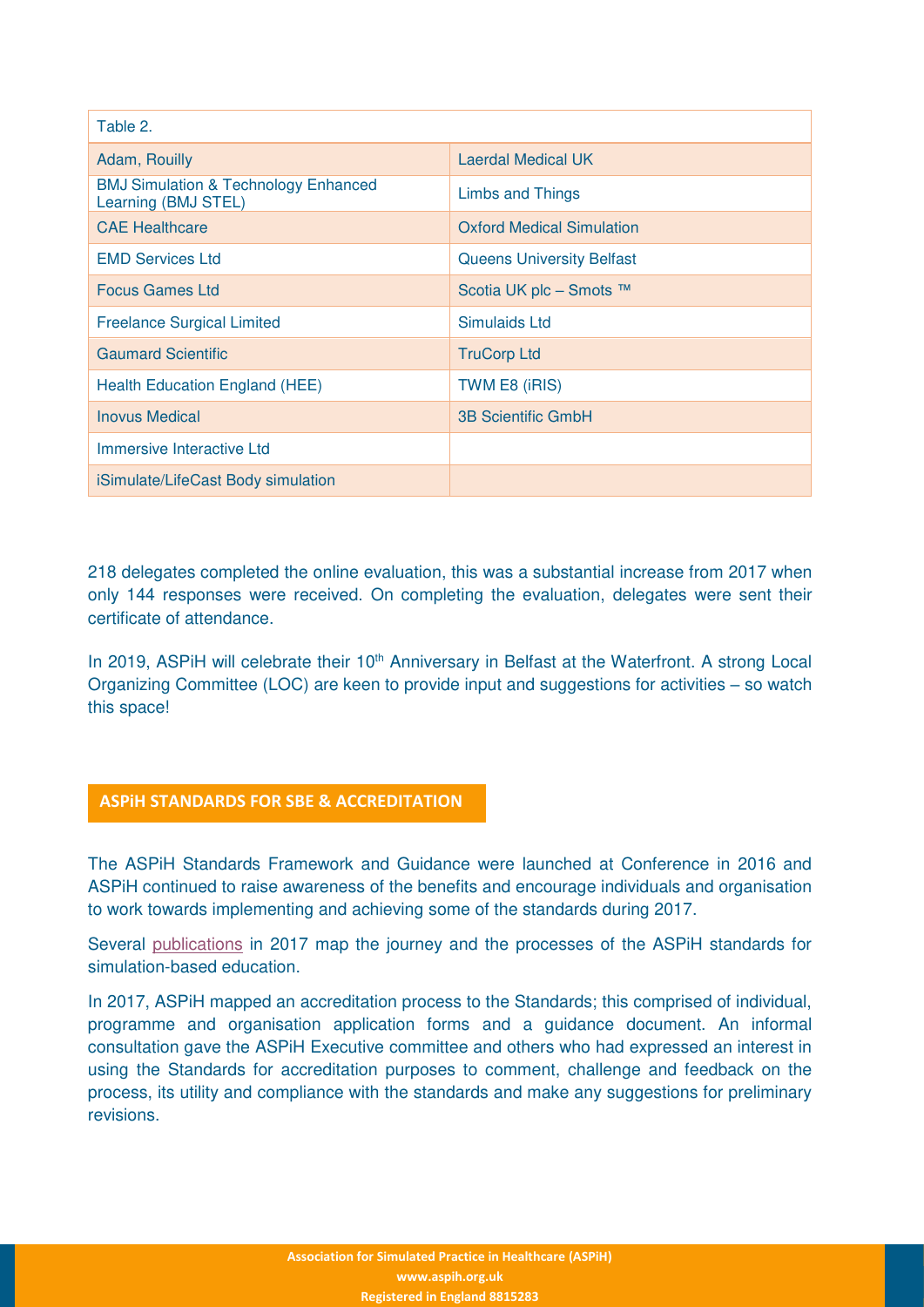ASPiH members are able to apply for individual, organisation and/or programme accreditation, it was a slow start but is now gaining momentum with five individuals and two organisations achieving accredited status since November 2017. Further details on the [ASPiH website.](https://aspih.org.uk/accreditation/)

#### Organisation accreditation

Hull Institute of Learning and Simulation, Hull East Yorkshire NHS Trust Örkin simulation centre, Landspitali University Hospital, Iceland

#### Individual accreditation

Dr Ratna Makker, West Herts Hospitals NHS Trust Carrie Hamilton, University of Portsmouth and SimComm Academy Ben Woodrow-Hirst, Mid Cheshire Hospital Foundation Trust Ann Sunderland, Wynnefield Consulting Liam Wilson, North Lincolnshire and Goole NHS Foundation Trust

#### **UPDATE ON ASPiH SPECIAL INTEREST GROUPS**

More information can be found on the [ASPiH website SIG page](https://aspih.org.uk/resources/sigs/)

#### **The Technicians and Learning Technologists SIG**

This Special Interest Group chaired by Chris Gay & Jane Nicklin continue their work with the Science Council, encouraging simulation technicians to apply for their professional registration. The WhatsApp group members have increased significantly and is proving to be a valuable route

of communication to support trouble shooting and delivery of SBE. (See section on simulation technicians and technologists for more information).

#### **Paediatric SIG**

The three new Paediatric SIG co-chairs, Kirsty Brown, Kate Loughlin and Eleanor Nash held a meeting at ASPiH 2018 Southport, we look forward to following their progress.

#### **Research and Evidence-base SIG**

Unfortunately, Dr Jiv Gosai has relinquished his position on the ASPiH Executive Committee and also Chair of the SIG. The position is now vacant, expressions of interest are invited.

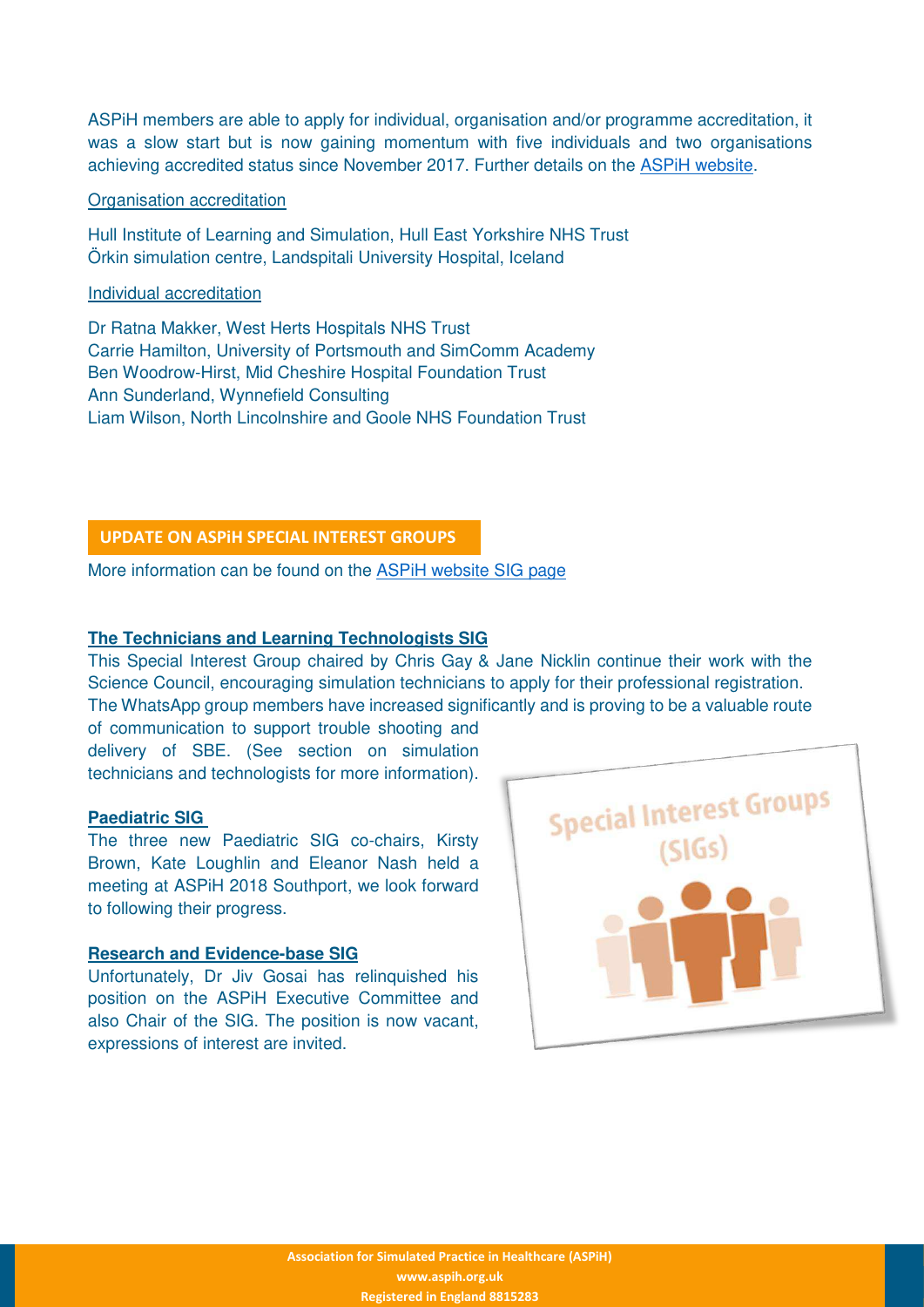#### **The Student ASPiH SIG (sASPiH)**

sASPiH has now amalgamated with the Sim Fellow and Postgraduate Learner (SFPL) SIG to form the Developing Educators for Simulated Practice in Healthcare (DESPiH) This decision recognises the important contribution of all developing simulation educators both at undergraduate and postgraduate level.

#### **The Simulated Patient SIG**

Alison Whitfield is the new chair of the SP SIG, known to many as SPOTs Simulated Patients Organisers and Trainers. She is planning a SP SIG Conference in 2019

#### **The NEW Developing Educators for Simulated**

**Practice in Healthcare (DESPiH)** is the special interest group (SIG) of ASPiH devoted to creating a network of developing educators with an interest in simulation-based education across all healthcare professions.



Matt Aldridge is the new Chair of DESPiH, he is lead educator and co-founder of The Clinical Simulation Space at North Bristol NHS Trust (@SimSpaceBristol)

#### **The Standards and Quality Assurance SIG** Chaired by Dr Makani Purva

**The Human Factors & Ergonomics SIG**, co-chairs, Bryn Baxendale and Al Ross are keen to hear people's ideas, experiences, or connections to share from their own practice or wider afield that might be of interest to this SIG community.

#### **The Managers, Administrators and Directors SIG** chaired by Michael Moneypenny.

Group purpose:

- Establish lines of communication and a sense of community to assist the common purpose of improved quality of care
- Development of a forum that facilitates collaboration and sharing of materials (e.g. workforce plans, job descriptions, financial instruments)
- Link with and support the wider aims of the ASPiH community\*
- Develop robust standards or guidelines around good governance of simulation centres, programmes and faculty
- Actively update members on new developments that are occurring within simulation at a local, regional, national and international level.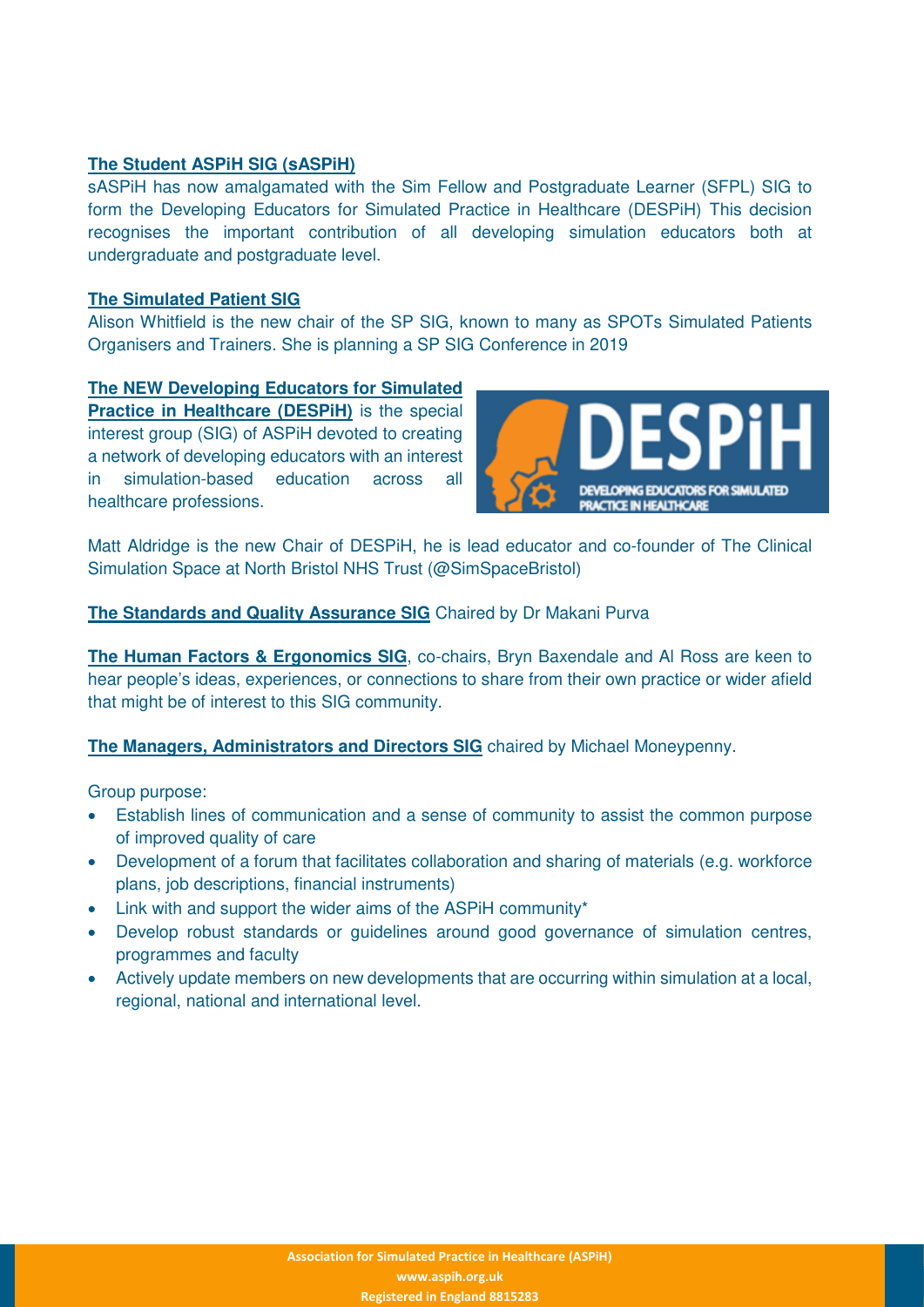#### **SIMULATION TECHNICIANS AND TECHNOLOGISTS**

Congratulations go to ten simulation technicians who have achieved Registered Science Technician (RSciTech) status with the Science Council during 2018.

More details are available on th[e ASPiH website](https://aspih.org.uk/science-council/)

A soft launch of the jointly developed ASPiH – Laerdal Simulation Technician Education Programme (STEP) was delivered at Laerdal HQ Orpington in October 2018.

All 3 modules STEPuP, STEPouT and STEPoN were a huge success with delegate feedback reflecting on the skills and knowledge that they had gained throughout the day but also the valuable experiences that they had shared with colleagues.



Dates for full roll-out of STEP is planned for 2019

In the latter part of 2017, ASPiH members were invited join a trailblazer group to support development of a new apprenticeship standard for the simulation technician. Once approved, the standard would facilitate the creation of a government funded programme and a nationally recognised and accredited training pathway.

The Trailblazer group working alongside HEE, Skills for Health (SFA) and a senior relationship manager from the Institute for Apprenticeships submitted the proposal in June 2018.

The Route Panel advised to combine this occupation within the developing Level 3 Higher Education Assistant Technician standard as the occupations are very similar with the focus on providing technical support to research and teaching in comparable environments. Both trailblazer groups are now working together on a revised standard, that includes an Option specific for the Simulation-based Education Technician.

Updates on progress will be available on th[e Institute for Apprenticeships and Technical](https://www.instituteforapprenticeships.org/apprenticeship-standards/?keywords=education)  [Education website](https://www.instituteforapprenticeships.org/apprenticeship-standards/?keywords=education)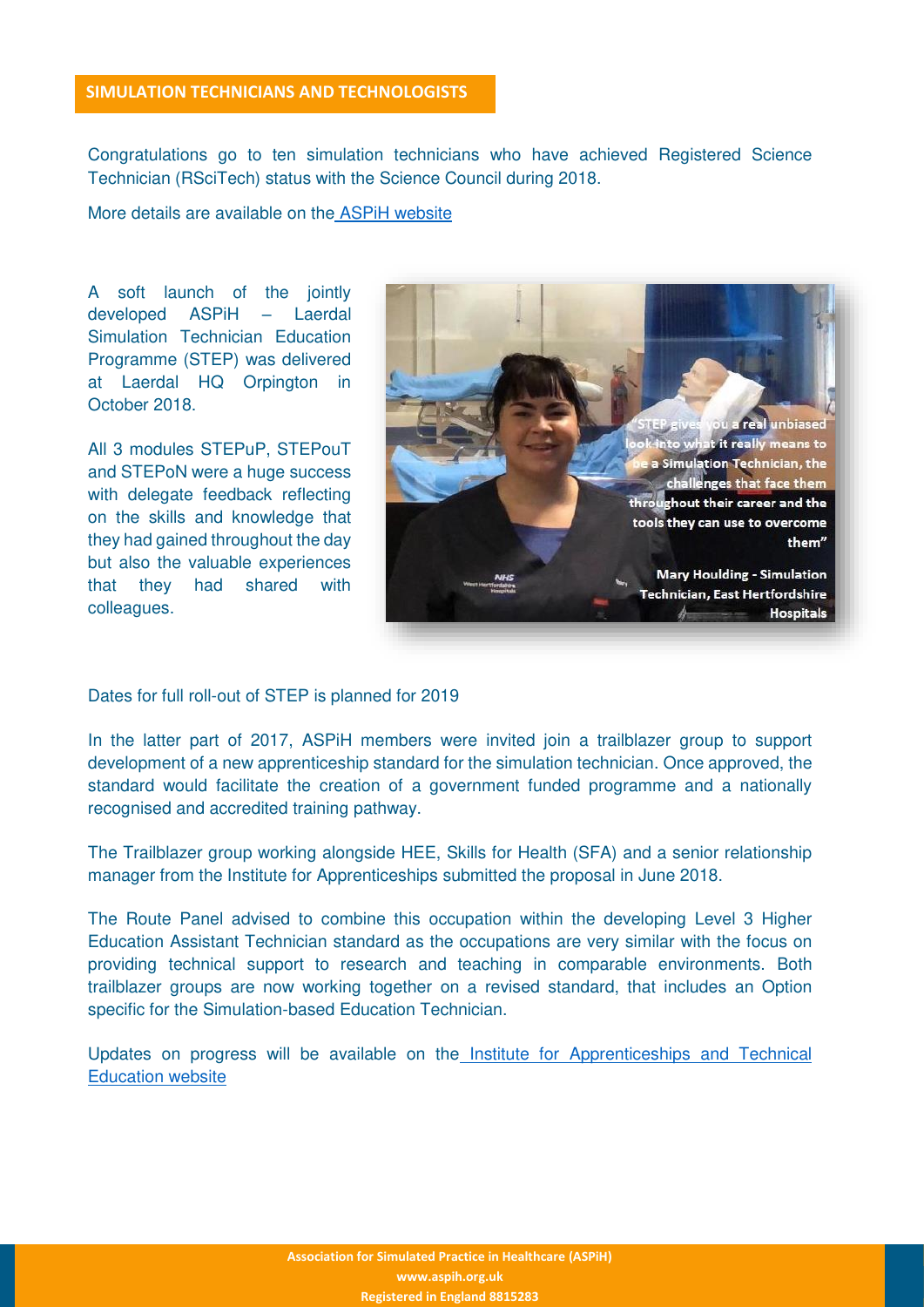#### **BMJ SIMULATION & TECHNOLOGY ENHANCED LEARNING**

The BMJ Simulation and Technology Enhanced Learning is co-owned with the Association for Simulated Practice in Healthcare. Full access is readily available to ASPiH members through Individual and Institutional Membership.

The journal is indexed by the Web of Science Core Collection: Emerging Sources Citation Index, Scopus and Google Scholar

Submissions to the journal have increased during 2018 and trends are good; with an increase in submission and acceptance of both original research and In-Practice reports. (See Fig.3)

BMJ STEL is now the official journal of the Irish Association for Simulation (IAS).



Website usage for 2018 has increased, this is useful as a measure of influence of the journal content which indirectly supports the growth of the journal

| <b>Users</b>            | Pageviews                | Article<br>views                    | Avg. time<br>on article                   |
|-------------------------|--------------------------|-------------------------------------|-------------------------------------------|
| 36k<br>82%<br>(on 2017) | 101k<br>47%<br>(on 2017) | 54 <sub>k</sub><br>58%<br>(on 2017) | 2m<br>14 <sub>s</sub><br>21%<br>(on 2017) |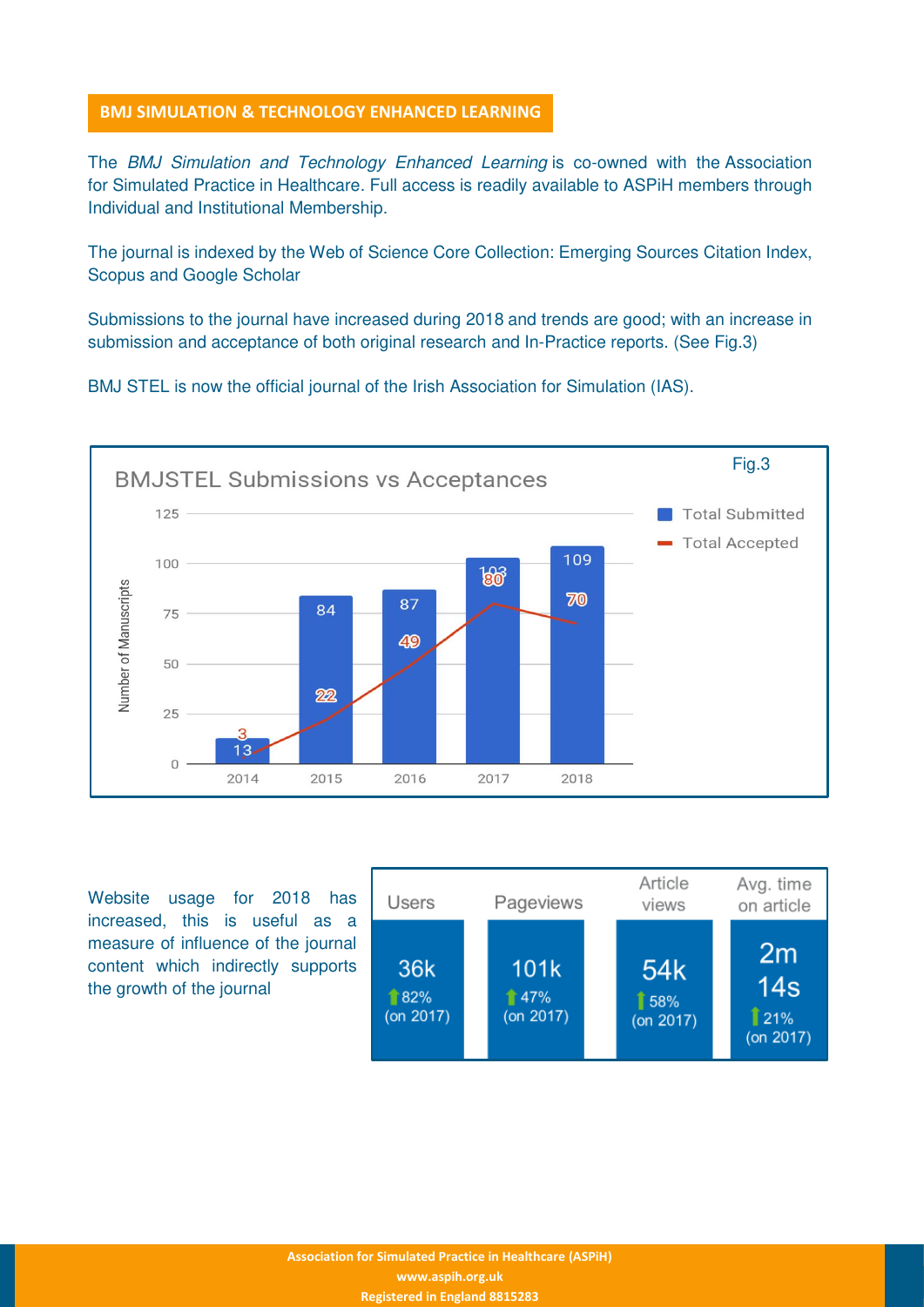

.

ASPiH's number of affiliations with other organisations across Europe, United States and beyond is stable. Mutual benefits and opportunities range from discounts on membership dues and conference registration rates, a position on the Affiliation Board and reciprocal stand space at annual conferences and cross promotion of events and meetings.

We currently have affiliate agreements with:

Association of Standardized Patient Educators (ASPE) British Association of Critical Care Nurses (BACCN) Society in Europe for Simulation Applied to Medicine (SESAM) Society for Simulation in Healthcare (SSIH) The Gathering of Healthcare Simulation Technology Specialist (SimGHOSTS) The International Paediatric Simulation Society (IPSS) The Irish Association for Simulation (IAS)

#### **RESOURCES AND FINANCIAL MANAGEMENT**

Clair Merriman continues in her role as ASPiH's Finance Director working closely with EBS, she will be joined by Karen Reynolds to facilitate the handover planned for the end of 2019, when Clair Merriman comes to the end of her tenure on the ASPiH EC

As a not-for-profit limited company, full accounts are available upon request or via Company's House.

An extract from the published accounts showing our profit and loss statement for the 2018 tax year is included as Appendix 1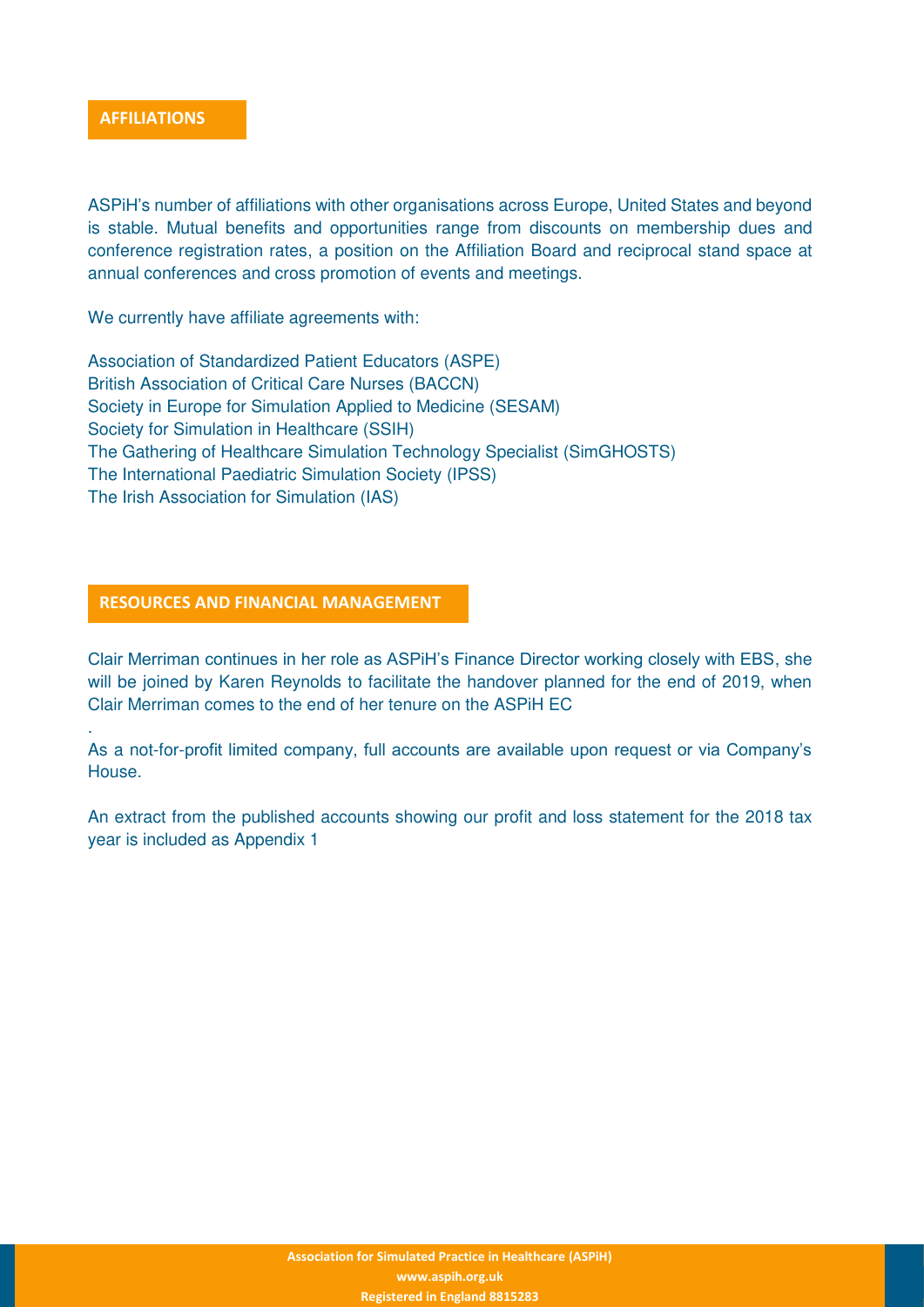#### Date: 31/05/2019 Time: 08:26:17

#### **ASPIH - Association for Simulated Practice Profit and Loss**

Page: 1

Month 1, January 2018 From: Month 12, December 2018 To:

#### **Chart of Accounts:**

#### Default Layout of Accounts

|                                       | Period    |            | <b>Year to Date</b> |            |
|---------------------------------------|-----------|------------|---------------------|------------|
| Sales                                 |           |            |                     |            |
| Membership                            | 48,616,00 |            | 48,616.00           |            |
| <b>Conference Registration Income</b> | 74,901.65 |            | 74,901.65           |            |
| <b>Conference Courses</b>             | 7.28      |            | 7.28                |            |
| <b>Exhibitors and Advertising</b>     | 27.525.03 |            | 27,525.03           |            |
| Sponsors                              | 32,000.00 |            | 32,000.00           |            |
| <b>Additional Conference Income</b>   | 1,338.00  |            | 1,338.00            |            |
| <b>Meeting Income</b>                 | 1,485.00  |            | 1,485,00            |            |
| <b>Standards Project</b>              | 1,939.70  |            | 1,939.70            |            |
| All Other Income                      | 2,829.00  |            | 2,829.00            |            |
| Conference Registration Income        | 5,886.36  |            | 5,886.36            |            |
| <b>Conference Courses</b>             | 3,863,33  |            | 3,863,33            |            |
| <b>STEP</b>                           | 2,000,00  |            | 2,000,00            |            |
|                                       |           | 202,391.35 |                     | 202,391.35 |
| <b>Overheads</b>                      |           |            |                     |            |
| <b>Sales Promotion</b>                | 205.00    |            | 205.00              |            |
| <b>Travel</b>                         | 11,777,19 |            | 11,777,19           |            |
| <b>Venue &amp; Dinner</b>             | 68,916.58 |            | 68,916,58           |            |
| Speakers & Expenses                   | 415.20    |            | 415.20              |            |
| AV                                    | 17,425.99 |            | 17,425.99           |            |
| Printing, Postage and Stationery      | 274.37    |            | 274.37              |            |
| Marketing and Advertising             | 42.00     |            | 42.00               |            |
| Conference Delegate Packs             | 773.50    |            | 773.50              |            |
| <b>Exhibition Costs</b>               | 168.90    |            | 168.90              |            |
| Telephone and Computer charges        | 8,090,42  |            | 8,090.42            |            |
| <b>Professional Fees</b>              | 70,593.49 |            | 70,593.49           |            |
| Projects                              | 1,618.00  |            | 1,618.00            |            |
| <b>Bank Charges and Interest</b>      | 1,329.85  |            | 1,329.85            |            |
| <b>Registration Fees</b>              | 4.124.00  |            | 4,124.00            |            |
| <b>General Expenses</b>               | 726.87    |            | 726.87              |            |
|                                       |           | 186,481.36 |                     | 186,481.36 |
| Net Profit/(Loss):                    |           | 15,909.99  |                     | 15,909.99  |